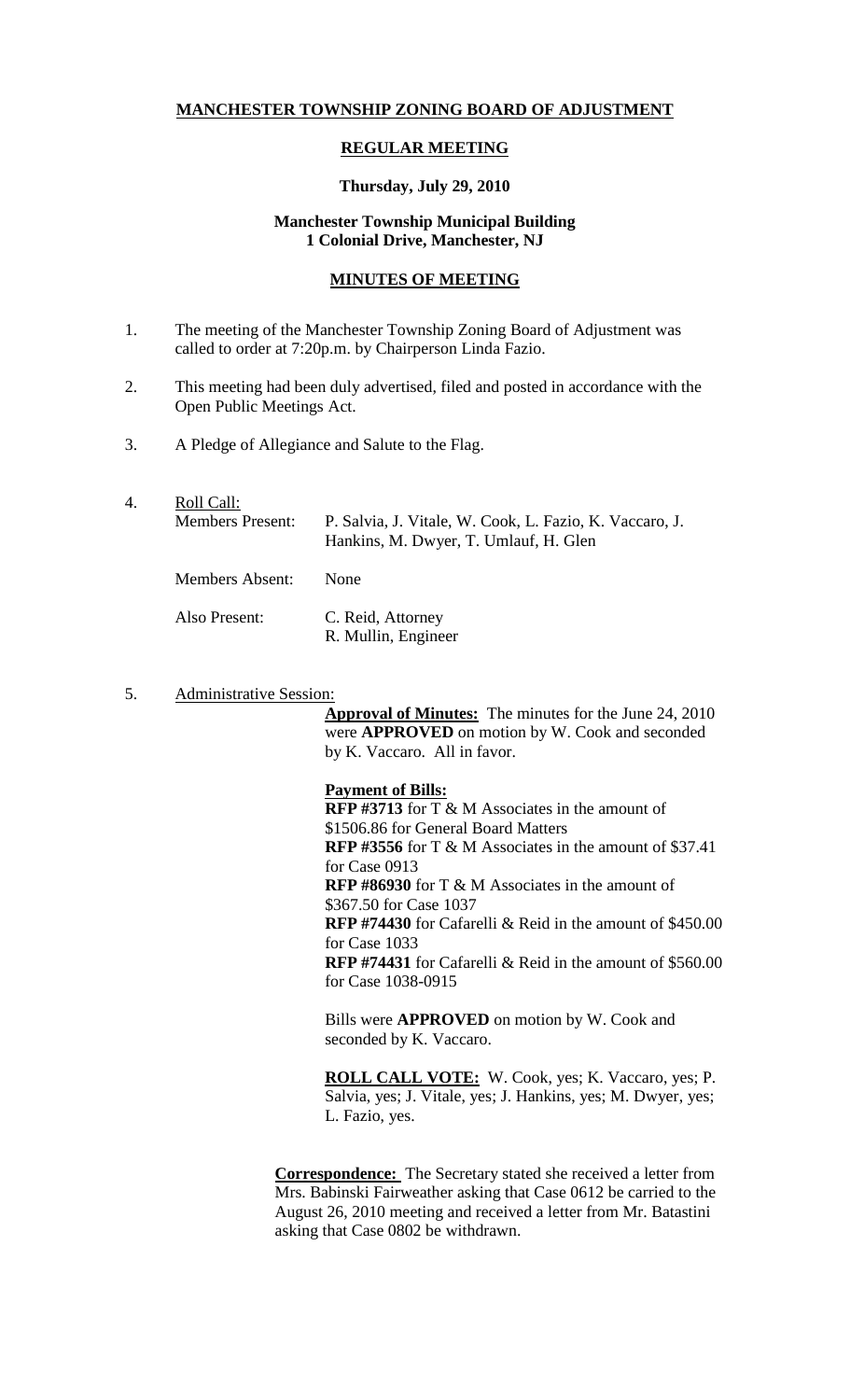**Professional Reports:** Mr. Reid discussed his letter dated July 29, 2010 with regard to the resolution for Case 0913 and the waiver of time Mr. Shea had agreed to with regard to same and it should be ready for the August 26, 2010 meeting. Received correspondence from Lynne Dunn dated 4/28/10 (copy attached) regarding 200 foot notice & ordinance requires 432 foot notice. The notice was not deficient and a 200 foot notice was sufficient.

Mr. Mullin has nothing at this time.

| <b>Case 0802</b> | Pine Acres Manor Sales, Inc. | Block 99.114 Lot 9    |
|------------------|------------------------------|-----------------------|
|                  | 1881 Hwy 37 West             | <b>Chester Avenue</b> |
|                  | Toms River, NJ 08757         | WTR-40 Zone           |

This application is for the construction of a single family dwelling on a lot not fronting an improved road. The applicant is proposing to construct an 18' wide gravel road.

This application was **WITHDRAWN without prejudice** on motion by W. Cook and seconded by M. Dwyer.

**ROLL CALL VOTE:** W. Cook, yes; M. Dwyer, yes; P. Salvia, yes; J. Vitale, yes; K. Vaccaro, yes; J. Hankins, yes; L. Fazio, yes.

| <b>Case 0612</b> | $A T & T$ Mobility     | Block 99.161 Lot 6      |
|------------------|------------------------|-------------------------|
|                  | 15 East Midland Avenue | Grant & Scranton Avenue |
|                  | Paramus, NJ 07652      | WTR-40 Zone             |

This application is for a Use Variance to erect a 170-foot tall monopole cell tower in a zone where the use is not permitted. The applicant is also requesting preliminary & final site plan approval for the proposed structure & appurtenant equipment.

This application **CARRIED to the August 26, 2010 meeting** on motion by W. Cook and seconded by K. Vaccaro. All in favor. A waiver of time was given.

Memorialization of a resolution of a variance denial for a Use Variance to operate a solid waste management business where the use is not permitted in this zone. The applicant also requested preliminary and final site plan approval to modify the property to accommodate the proposed use. The Board, however, did not address the site plan portion of the application because the use variance was denied. Applicant: Rosoca Holdings, LLC. Denied at the April 19, 2010 meeting. Case 0913

This resolution was **CARRIED to the August 26, 2010 meeting** per Mr. Reid's letter dated July 29, 2010 (copy attached) on motion by W. Cook and seconded by M. Dwyer. All in favor.

Memorialization of a resolution of a variance approval for the construction of an addition and an attached garage to an existing home having a front yard setback from Fourth Avenue of between 26'11" and 27'10" where 30' is required. Applicant: Frank & Margaret Clouse. Approved at the June 24, 2010 meeting. Case 1033

This resolution was **APPROVED** on motion by W. Cook and seconded by K. Vaccaro.

**ROLL CALL VOTE**: W. Cook, yes; K. Vaccaro, yes; J. Hankins, yes; M. Dwyer, yes; T. Umlauf, yes; H. Glen, yes.

A copy of the approved resolution is attached.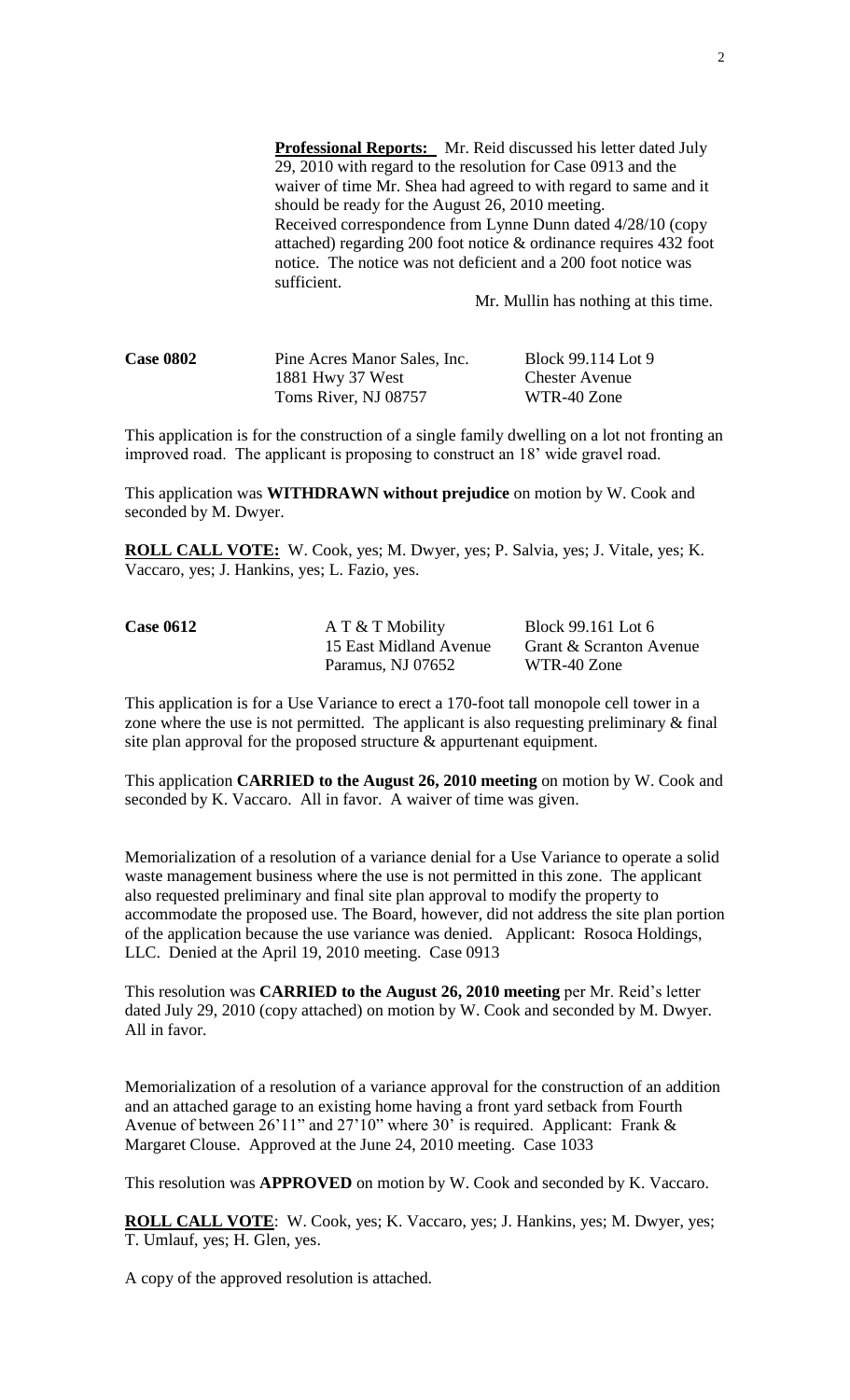Case 1037 MetroPCS New York, LLC Block 85.03 Lot 12 5 Skyline Drive Lakewood & Central Ave Hawthorne, NY 10532 WTRC-AF Zone

This application is for a Use Variance for the placement of additional antenna facilities on an existing 165-foot monopole (collocation), as well as Preliminary & Final Site Plan Approval for the installation of the associated ground-mounted equipment. Lynne Dunn, attorney for the applicant was present. They are here this evening to collocate at the existing monopole at 102 Lakewood Avenue. Mr. Ronald Igneri, Professional Engineer & Professional Planner and Mr. Hardik Gandhi, Radio Frequency Engineer with MetroPCS were both sworn in by Mr. Reid. Mrs. Fazio stated before the case could begin the issue of completeness waivers should be addressed. Mr. Igneri gave his credentials and was accepted by the Board. He discussed the 3 completeness waivers discussed in Mr. Mullin's July 13, 2010 letter. Mr. Mullin has no problem with the waivers being granted with regard to the Performance Guarantee that can be provided as part of a condition.

On motion by W. Cook and seconded by J. Vitale the Board approved the request for the completeness waivers.

**ROLL CALL VOTE**: W. Cook, yes; J. Vitale, yes; P. Salvia, yes; K. Vaccaro, yes; J. Hankins, yes; M. Dwyer, yes; L. Fazio, yes.

Mr. Igneri has mounted drawings Z-1 and Z-2 with revision number 4 dated 3/2/10, they were not marked into evidence because they were included as part of the application. He explained to the Board the location of the property and what exists on and around the site. The site is surrounded by heavy woods (evergreens). The equipment itself is not visible. They are not changing any of the existing setbacks as far as the compound is concerned. Towards the center of the compound is the existing monopole. It has been reinforced a number of times and has presently been reinforced to accommodate the addition of the proposed MetroPCS antennas and coaxial cables. There are existing carriers already there. There is a concrete pad in the northeast corner, there is a smaller concrete pad 10' x 10' then there is a large equipment building 12' x 40' then there is another equipment building for another carrier 10'x 20'. The access is off the existing driveway on Central Avenue with a double swing gate an asphalt driveway. What MetroPCS is proposing to do is to locate, they have a leased area that measures  $16' \times 10'$  that is located adjacent to the fence opposite the equipment shelter that is already there. Inside that leased area is a concrete pad and mounted on that pad would be 4 cabinets. There are electric meter banks on the site also. The only utilities needed are electric and telephone. The tower itself is 160 feet tall and Sprint is at the top of the tower just above that because of FAA requirements at 155 feet is a beacon, below Sprint is Verizon at 153 feet below Verizon is Nextel at 136 feet below Nextel is T-Mobile at 123 feet and below T-Mobile is AT & T at 114 feet. The pole is pretty full. There is a gap between Verizon and Nextel and working with Crown Castle who owns the tower they worked out an agreement with MetroPCS to lease the space at 144 feet. They propose on placing 6 antennas on standoff arms which are similar to what is already there. A technician will visit the site once every 4-6 weeks, they spend about 1-2 hours or less and there is no waste generated. It is just to check on the cabinets and make any adjustments that need to be performed. There is sufficient parking. There is no noise, odor, glare or vibration. The equipment is quiet. The most you would hear is a small fan if you go right next to the cabinets. Mr. Cook asked if there is any light proposed. Mr. Igneri stated they are proposing a light on a fifth cabinet that is on the corner of the cabinet where the phone & electric go into, above that cabinet will be a flood light. It won't have a photocell or motion switch, it will have a twist timer. The technicians visit the site during daylight hours, but in case they need to visit the site at night they twist the timer on and if they forget to shut it off it will go off automatically. Mr. Mullin asked how many antennas are on the tower currently. He's not sure, he never counted, quite a few, some carriers have 12 some use 9. It is a relatively small percent increase. MetroPCS is a new company; they are a new wireless carrier. Mr. Mullin asked once these antennas are installed is there capability to install any additional antennas. No there is not, the modifications were made to accommodate 6 antennas. Mr. Igneri spoke with Mr. Mullin with regard to the equipment cabinets, he referred to drawing Z-3 he has modified that drawing which was marked into evidence as **A-1** with a revision 5 dated 7/22/10. The drawing itself is the same with one exception,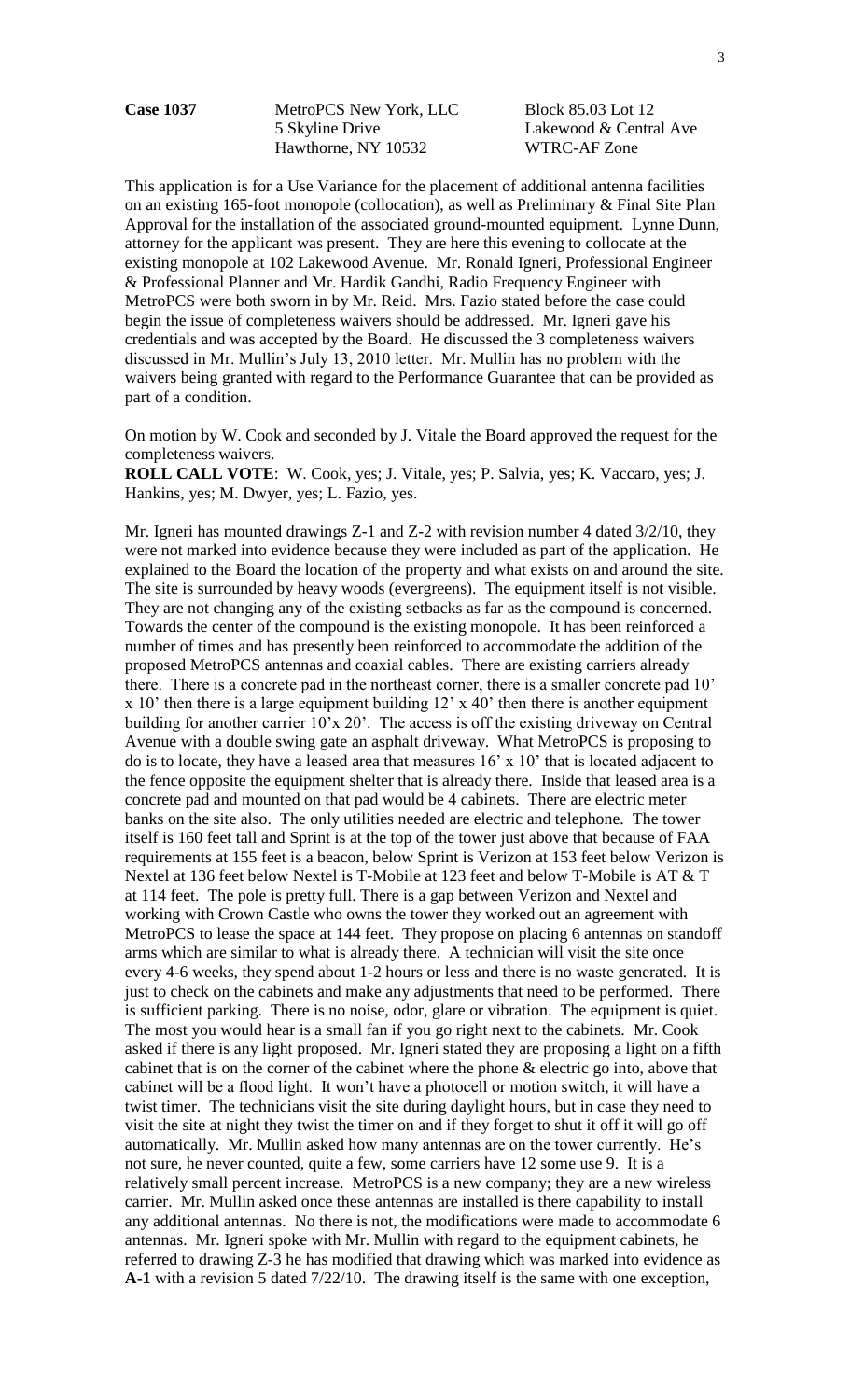rather than use battery back up MetroPCS is using hydrogen fuel cells for back up power. It was depicted on the drawing, but wasn't clearly labeled, that is why he revised the drawing after speaking with Mr. Mullin. In order to operate the site you need radio equipment cabinets. He explained how the antennas are hooked up and how the phone lines work. Typically, up to this point in order to power those boxes they use battery cabinets because this equipment runs on DC current not AC. He explained how the electricity is converted from AC to DC in the battery cabinets. In the event of a power outage the batteries would continue to operate the equipment for a period of time. MetroPCS on selected sites have chosen to install hydrogen fuel cells instead of batteries. He explained hydrogen fuel cells and how they work. The fuel source is in a cabinet. In that cabinet there are 6 bottles about 55 inches tall about 8 or 9 inches in diameter. Each hydrogen canister has a valve on it; the system itself has a valve on it. There is no combustion; you are not burning the hydrogen. There is a membrane that allows certain ions to pass through and when there is a need or a draw some of the hydrogen gas against that membrane will release some ions and generate electricity. The byproduct of the hydrogen gas which generates electricity is water vapor. The cabinet itself is similar to the equipment cabinet with a small fan inside so that's the only noise. Anyone going into the site looking at it, it would look like any other equipment cabinet. It has been used at over 140 sites to date. It has been used to light the red carpet in Hollywood. It is even being used at the White House. The total capacity of the six tanks is equivalent to less than 5 gallons of gasoline, which is less combustion than what you could have with regular typical batteries. Hydrogen is 14 times lighter than air. In the event there is a leak the cabinets are alarmed, it just dissipates into the air. Mr. Cook asked where they are alarmed to. They go back to MetroPCS and the network operation center. It can be set up to alert the local fire department as well. Altergy, the company who MetroPCS has opted to use, will actually come out and provide training for the local firefighters just in case of a leak or emergency. Inside the fuel storage tank cabinet there are 6 bottles, the fuel cell itself is similar to the one they use in hydrogen fuel cell cars. The bottles would be filled about 4 times a year, instead of filling them onsite they would be swapped out with new ones. At some point in time in the future, they would pull up with a fuel truck no different then they do with hydrogen fuel cell cars. There is really no maintenance except for an air filter like your home furnace has. There are 2 shut off valves, 1 interior and 1 on the exterior. They are going green from start to finish on this project. Mr. Mullin asked if there are any installations in New Jersey. He is not sure, but there has been one approved in Jackson Township. Mr. Dwyer asked about the explosion requirements, does it cover lightning strikes. Mr. Igneri stated there is no issue with lightning because wireless facilities everything is grounded on the site. Mrs. Fazio asked with the other 140 sites there have been no incidences. No, there haven't been. Mr. Umlauf asked if one of the other carriers wanted to do the same with the hydrogen cells. They would have to make their own application, and see what their needs would be. The 6 bottles are only serving MetroPCS.

Mr. Hardik Gandhi, radio frequency engineer for MetroPCS had **A-2** marked into evidence which is a coverage map with an overlay. He gave his credentials and was accepted by the Board. He explained the existing coverage that MetroPCS currently has in the Township and then with the overlay the coverage they will have once the new antennas are installed. Currently, there really isn't that much coverage in Manchester Township. The proposed antenna centerline height of 144 feet is the minimum height necessary to provide the coverage.

Mr. Igneri now spoke as a Professional Planner. He gave his credentials and was accepted by the Board. They are looking for a D-1 use variance; they are also looking for a D-6 height variance. They are not going any higher than what is already there; they have space in the middle. Even though they are not increasing the height of the tower 10% or more the height of it itself exceeds the height allowed. They also need front yard setback, but the compound already exists so it is already a pre-existing non-conformance. MetroPCS has received the requisite licenses from the FCC. The site does exist and the monopole does exist. There will be no tree removal necessary. There will be no increase in impervious coverage. The site has already proven to be well suited for the use because there are already 5 existing carriers there. The addition of one additional carrier will not be a detriment. He discussed the Sica 4 step balancing test for the Board. The positive criteria is it provides telecommunications service. The negative criteria is typically on